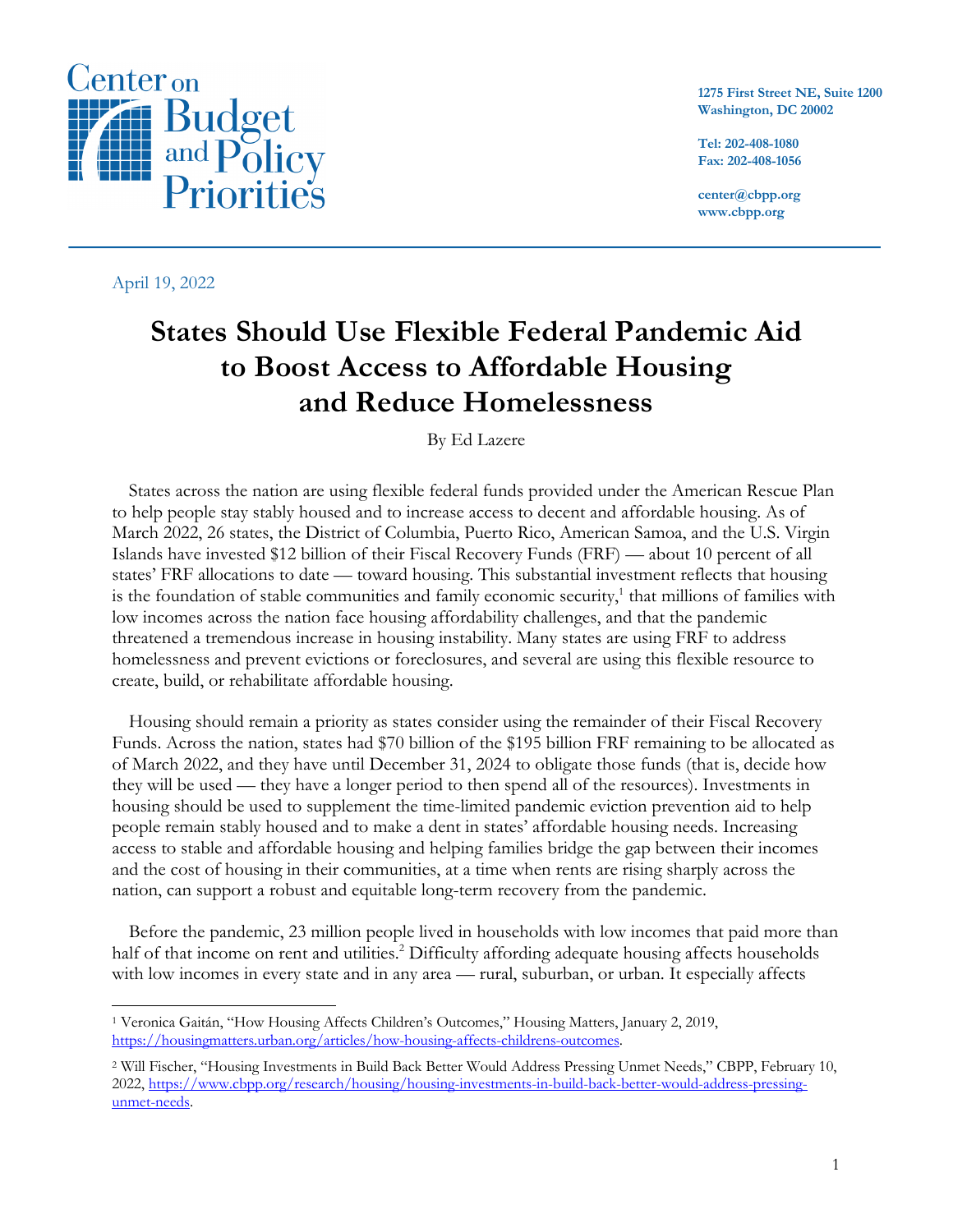people of color due to a long history of discrimination in housing, employment, and other areas. Together Black and Latino people represent more than 60 percent of people experiencing homelessness and more than 50 percent of people in low-income renter households who are severely cost burdened — that is, who pay over half their income for rent and utilities — despite making up just 31 percent of the U.S. population.<sup>3</sup>

#### TABLE 1

| <b>State Uses of Federal Fiscal Recovery Funds for Housing</b> |
|----------------------------------------------------------------|
|----------------------------------------------------------------|

| As of March 2022                                              |                                       |
|---------------------------------------------------------------|---------------------------------------|
| <b>Type of Use</b>                                            | <b>Total State FRF Appropriations</b> |
| <b>Short-Term Aid to Renters and Homeowners</b>               | \$3.6 billion                         |
| <b>Services to People Experiencing</b><br><b>Homelessness</b> | \$2.3 billion                         |
| <b>Affordable Housing Production</b>                          | \$3.8 billion                         |
| <b>Home Repairs and Weatherization</b>                        | \$200 million                         |
| <b>Supportive Housing</b>                                     | \$680 million                         |
|                                                               |                                       |

Households with unaffordable housing costs risk homelessness, eviction, overcrowding, and living in substandard housing, and are often forced to cut back on necessities like food and medicine to pay the rent. These housing problems are linked to serious harm on children's health and development. For example, children under 1 year old are the most likely age group to have spent time in an emergency shelter.<sup>4</sup> And during the 2019-2020 school year, 1.3 million school-age children lived doubled up with another family (often in unstable and overcrowded housing arrangements), in shelters or hotels, or on the streets.<sup>5</sup> Very young children who move frequently do worse than their peers on measures of behavioral school readiness, such as attention and healthy social behavior,<sup>6</sup> and children in severely rent burdened families or in overcrowded conditions score worse on cognitive achievement tests.<sup>7</sup>

To confront these important housing needs, several states have devoted flexible recovery funds to the following main categories. (The spending details in each category reflect examples of state choices and aren't exhaustive. Also see Table 1.)

https://www.sciencedirect.com/science/article/abs/pii/S0049089X11001694?via%3Dihub.

<sup>3</sup> Will Fischer, Sonya Acosta, and Erik Gartland, "More Housing Vouchers: Most Important Step to Help More People Afford Stable Homes," CBPP, May 13, 2021, https://www.cbpp.org/research/housing/more-housing-vouchers-mostimportant-step-to-help-more-people-afford-stable-homes.

<sup>4</sup> Scott R. Brown, Marybeth Shinn, and Jill Khadduri, "Well-Being of Young Children after Experiencing Homelessness," U.S. Department of Health and Human Services, January 2017, https://aspe.hhs.gov/sites/default/files/private/pdf/255741/homefambrief.pdf.

<sup>5</sup> Fischer, *op. cit.*

<sup>6</sup> Shigehiro Oishi and Ulrich Schimmack, "Residential Mobility, Well-Being, and Mortality" *Journal of Personality and Social Psychology*, Vol. 98, No. 6, June 2010, pp. 980-994, https://www.apa.org/pubs/journals/releases/psp-98-6-980.pdf.

<sup>7</sup> Claudia D. Solari and Robert D. Mare, "Housing crowding effects on children's wellbeing," *Social Science Research*, Vol. 41, No. 2, March 2012, pp. 464-476,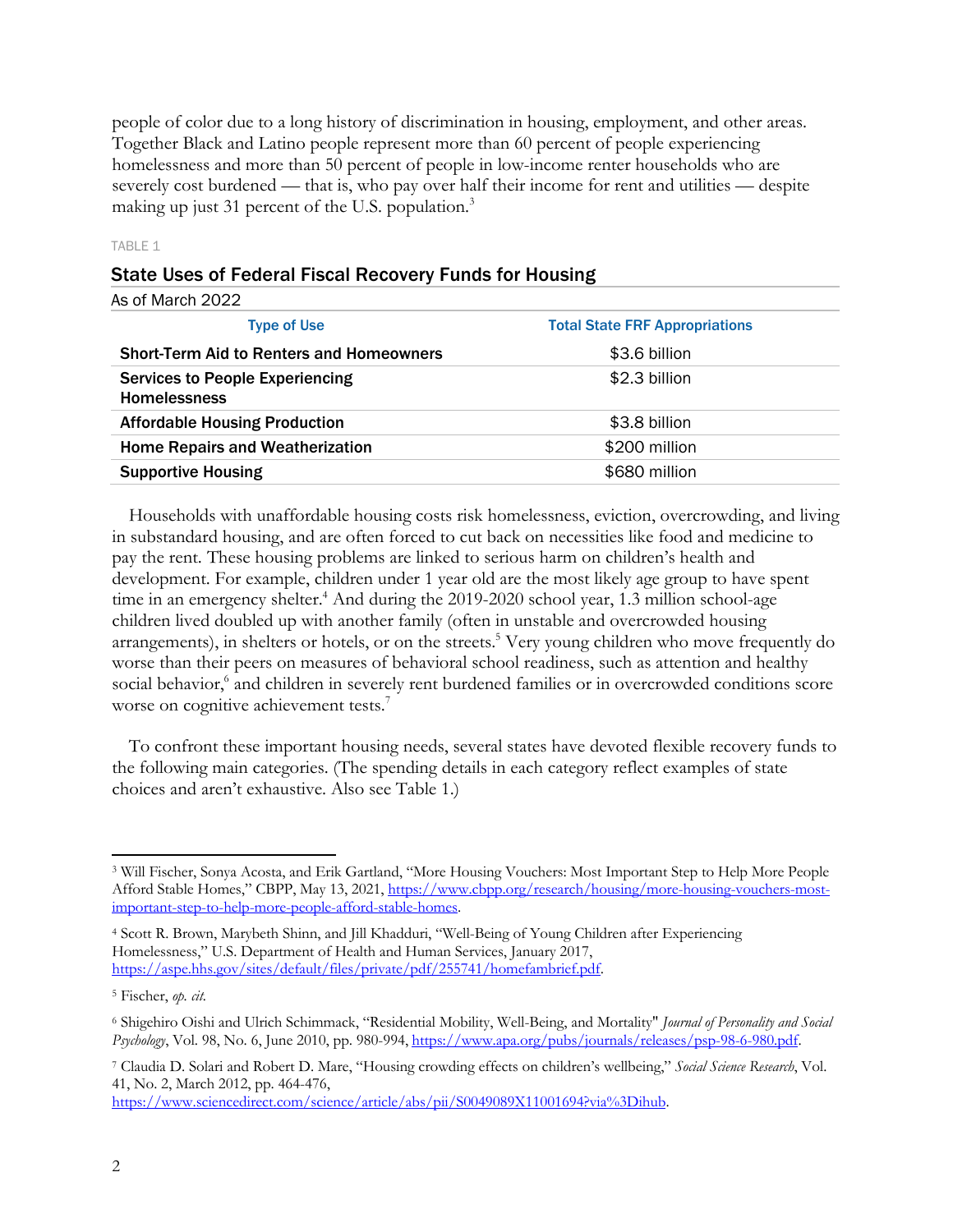### Short-Term Aid to Renters and Homeowners: \$3.6 Billion

Nine states, the District of Columbia, American Samoa, and the U.S. Virgin Islands allocated \$3.6 billion to help residents avoid eviction, utility shut-offs, or foreclosure. Some examples include:

- **New Jersey** provided \$500 for million for emergency rental assistance and \$250 million for utility assistance. **Oregon** provided \$100 million and **Washington State** \$403 million.
- **California** devoted \$2 billion to resolving unpaid water and utility bills.
- **California** is also using \$80 million for legal services to help households prevent eviction. **Connecticut** is using \$20 million for this purpose, and **Maine** is using \$600,000.
- The **District of Columbia**, **Oregon**, **New Jersey**, and **Maine** devoted FRF resources to support special services related to eviction, such as offering services to families at risk of eviction but before an eviction notice has been filed, housing navigators to help residents find and secure new homes, and staffing for eviction prevention programs to meet rising demand.

### Services to People Experiencing Homelessness : \$2.3 Billion

Eleven states, the District of Columbia, and the Virgin Islands have set aside \$2.3 billion of Fiscal Recovery Funds to address homelessness, with California allocating most of those funds. Some examples include:

- **California** devoted \$2.2 billion from FRF for its Homekey program, which will be used to support the purchase and rehabilitation of hotels, motels, vacant apartment buildings, and other properties for conversion into permanent, long-term housing units for people experiencing or at risk of homelessness. **D.C.** is also using funds to purchase motels to convert them to affordable housing.
- Several states allocated funds to support shelters or other services for people experiencing homelessness: **Hawai'i** (\$14 million), **Maine** (\$10 million), **New Mexico** (\$10 million), and **Wisconsin** (\$6 million).
- **North Carolina** appropriated \$15 million for rapid rehousing, a program that places people experiencing homelessness into housing quickly, with short- or medium-term subsidies while recipients get back on their feet.

#### Affordable Housing Production: \$3.8 Billion

Fourteen states, the District of Columbia, and the Virgin Islands are using \$3.8 billion of FRF to build or rehabilitate affordable housing, creating long-term affordable housing options that will last beyond the pandemic. Some examples include:

- **California** will use \$2.7 billion to build new affordable housing, preserve existing affordable housing, use public land for affordable housing development, and for related activities.
- **Colorado** allocated \$130 million to various programs to build or rehabilitate affordable housing, including providing funds to localities for this purpose.
- The **District of Columbia** allocated \$323 million to its Housing Production Trust Fund, which normally receives around \$100 million in local funding annually. The program supports rental and homeowner housing construction, with all housing targeted on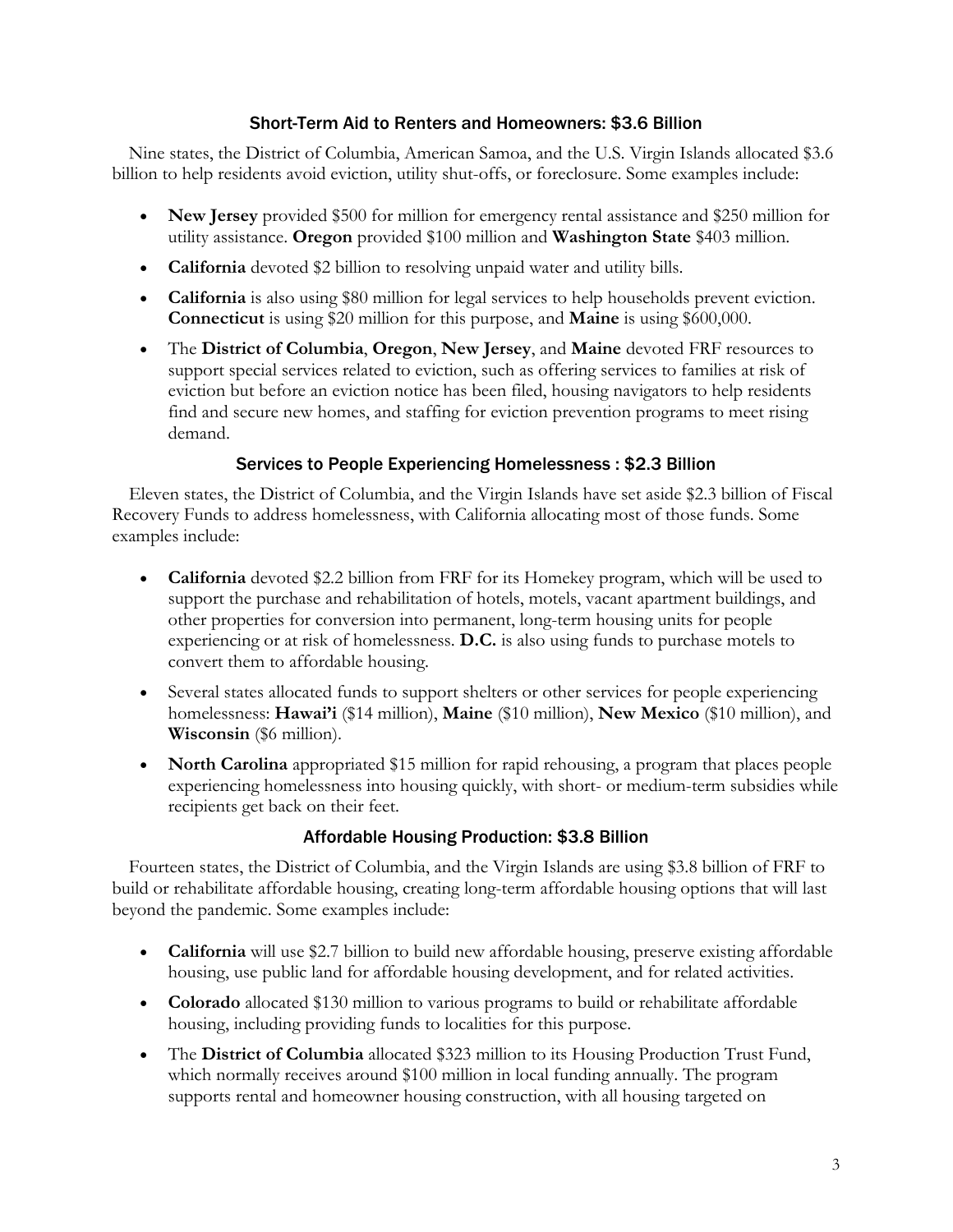households with low or moderate incomes (primarily with incomes below 50 percent of median family income).

• **Utah** provided \$35 million as matching funds for affordable housing development projects.

#### Home Repairs and Weatherization: \$200 Million

Four states, D.C., and Puerto Rico have allocated \$200 million collectively to improve housing conditions for homeowners with low incomes or renters in affordable housing, including funds to weatherize homes and improve energy efficiency. These are some examples:

- **Massachusetts** devoted \$98 million for public housing repairs.
- Several states devoted FRF to support energy efficiency and home weatherization for homeowners with low incomes: **Connecticut** (\$7 million), **D.C.** (\$4 million), **New Mexico** (\$15 million), and **Vermont** (\$18 million).
- **Puerto Rico** allocated \$50 million for home repairs for homeowners with low incomes.

### Supportive Housing: \$680 Million

Six states and D.C. have allocated FRF for various forms of supportive housing, programs that combine affordable housing and supportive services and often are targeted on specific populations, such as permanent supportive housing programs for people experiencing chronic homelessness. These states are using FRF to fund either the housing or supportive services parts of supportive housing programs, and in some cases both. Some examples include:

- **Illinois** allocated \$28 million for supportive services connected to affordable housing.
- The **District of Columbia** is using \$22 million of FRF to create 1,100 units of permanent supportive housing for youth, single adults, and families with children. It is also using \$3 million of FRF for a new supportive housing program for victims of gun violence.
- **California** allocated \$450 million for "community care" to support housing facilities for seniors, people with disabilities, and people with mental health conditions or substance use disorders.

## Helping Those With the Greatest Need

In designing housing measures, states should prioritize assistance for people with incomes around or below the poverty line. People with incomes at that level — such as low-paid workers and seniors and people with disabilities who receive Supplemental Security Income benefits — are far more likely to pay very high shares of their income for rent and to experience overcrowding, eviction, and homelessness, compared to those with higher incomes. More than 70 percent of households who pay more the half their income for rent and utilities have extremely low incomes, defined by the U.S. Department of Housing and Urban Development as those below the federal poverty line or 30 percent of the local median income, whichever is higher. And housing needs at this income level are widespread across the country: large majorities of extremely low-income renters pay more than half of their income for housing in every state.

Generally, the single most effective housing policy to help people with the lowest incomes is rental assistance that covers the gap between the market rent in their communities and the amount the families can afford to pay (although some of the other investments noted above, such as